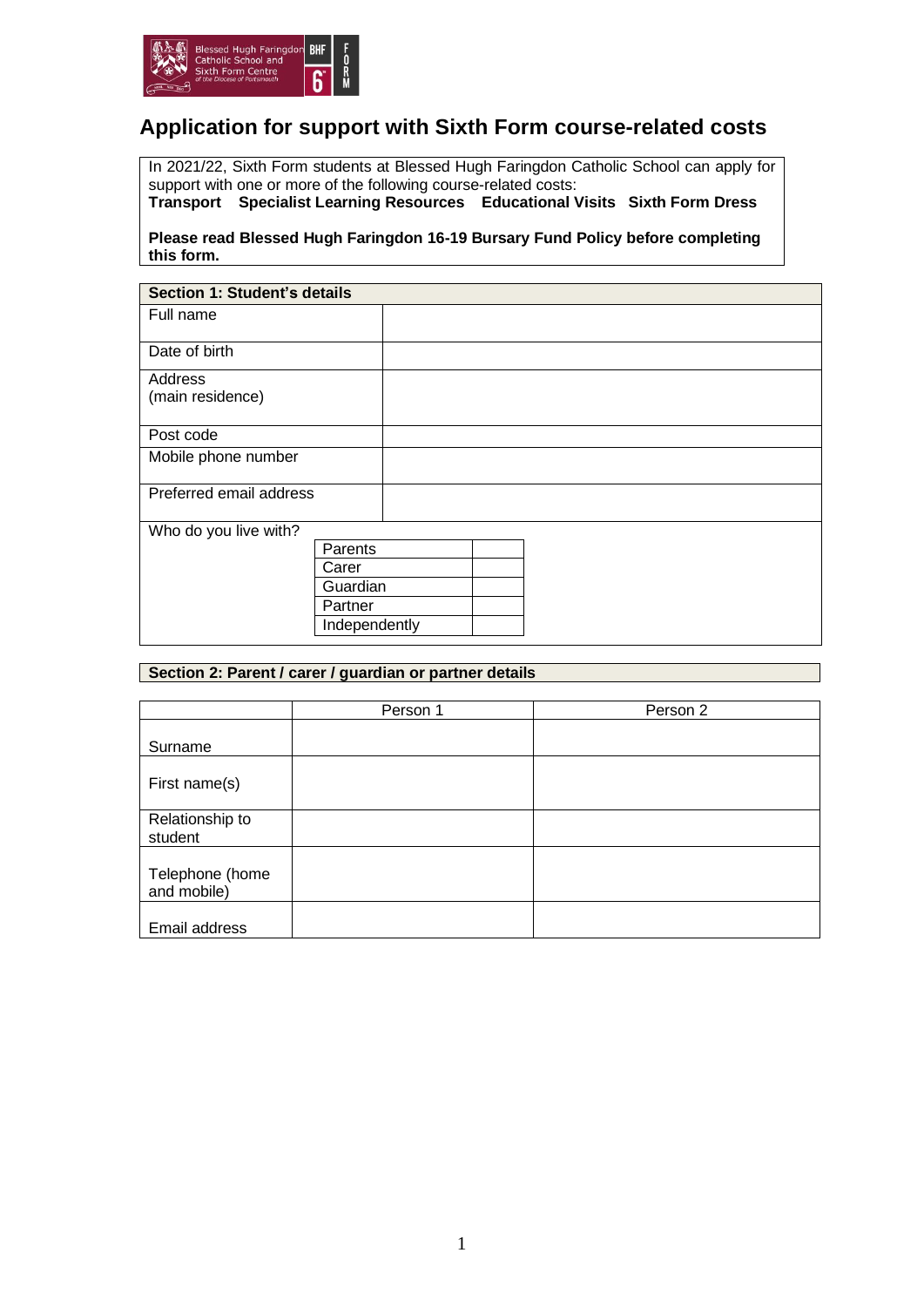

## **Section 3: Support requested THIS SECTION MUST BE COMPLETED**

| <b>Transport</b>                      | Applying for support with cost of transport?                                                                                                                                                                                           | <b>YES</b>                                   | <b>NO</b> |
|---------------------------------------|----------------------------------------------------------------------------------------------------------------------------------------------------------------------------------------------------------------------------------------|----------------------------------------------|-----------|
|                                       | Please outline your specific transport requirements:                                                                                                                                                                                   |                                              |           |
| <b>Specific learning</b><br>resources | Applying for support with cost of specific learning resources/educational visits?                                                                                                                                                      |                                              |           |
| <b>Educational</b><br><b>Visits</b>   | Please list specific learning resource(s) or educational visits which you need the<br>School to help you to purchase:                                                                                                                  | <b>YES</b>                                   | <b>NO</b> |
|                                       | Item(s)                                                                                                                                                                                                                                | Approximate cost of<br>item(s)               |           |
| <b>Sixth Form</b><br>dress            | Applying for support with cost of Sixth Form dress?<br>Please identify specific item(s) listed within the Sixth Form dress code which you<br>need the School to help you to purchase: PLEASE NOTE THIS IS CAPPED AT<br>£150<br>Item(s) | <b>YES</b><br>Approximate cost of<br>item(s) | <b>NO</b> |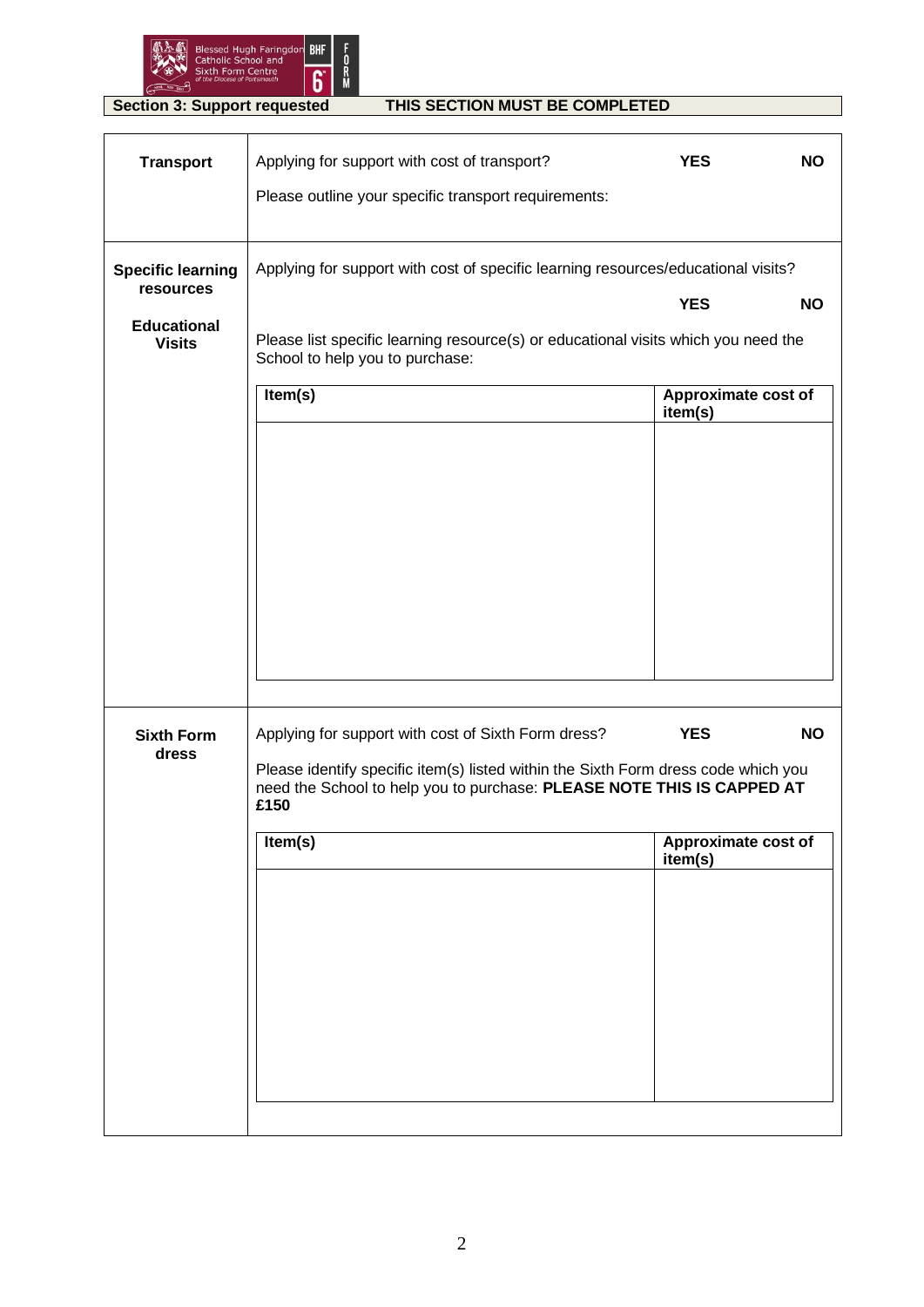

| Section 4: (a) Financial assessment - Income<br>To be completed by the person(s) responsible for the household bills |                              |                           |  |  |  |  |
|----------------------------------------------------------------------------------------------------------------------|------------------------------|---------------------------|--|--|--|--|
|                                                                                                                      |                              |                           |  |  |  |  |
| Person 1                                                                                                             | Are you employed? (Yes / No) | If yes, please submit P60 |  |  |  |  |
| Person 2                                                                                                             | Are you employed? (Yes / No) | If yes, please submit P60 |  |  |  |  |

*If you are not employed please tick the relevant boxes to indicate the benefit(s) you receive.*

| Benefit<br>received | Income<br>Support | Job<br>Seeker's<br>Allowance | Employment<br>Support<br>Allowance | Incapacity<br>Benefit | Carer's<br>Allowance | Housing<br><b>Benefit</b> | Council<br>Tax<br><b>Benefit</b> |
|---------------------|-------------------|------------------------------|------------------------------------|-----------------------|----------------------|---------------------------|----------------------------------|
| Person              |                   |                              |                                    |                       |                      |                           |                                  |
| Person<br>2         |                   |                              |                                    |                       |                      |                           |                                  |

| 4 (b) Financial Assessment - Other Income<br>Please tick the relevant boxes to indicate all other income received into the household |                                                                                                                                                                          |  |  |  |  |  |  |  |
|--------------------------------------------------------------------------------------------------------------------------------------|--------------------------------------------------------------------------------------------------------------------------------------------------------------------------|--|--|--|--|--|--|--|
| Other<br>Income                                                                                                                      | Any other income / benefit<br>Working<br>Child Tax<br>Child<br>Grants or<br><b>Tax Credit</b><br>- please specify<br>Credit<br><b>Bursaries</b><br><b>Benefit</b><br>etc |  |  |  |  |  |  |  |
| Person 1                                                                                                                             |                                                                                                                                                                          |  |  |  |  |  |  |  |
| Person 2                                                                                                                             |                                                                                                                                                                          |  |  |  |  |  |  |  |
|                                                                                                                                      |                                                                                                                                                                          |  |  |  |  |  |  |  |

Whatever you have declared in 4 (a) and 4 (b) above must be backed up by evidence for an assessment to be made. **PLEASE BRING THE ORIGINAL COPY TO SCHOOL** (this will be photocopied and the original returned.)

## **Section 6: Declaration**

*Please read the declaration below and read carefully before signing:* I declare that the statements made on this form are true and, to the best of my knowledge and belief, are correct in every respect. I undertake to supply any additional information that may be required by the School to verify the particulars given. I understand that if I refuse to provide information relevant to my claim, the application is unlikely to be accepted. I also undertake to inform the school of any alteration to any of the particulars in writing.

I agree to give back to the school any course-related benefits given to me if the information I have given is shown to be false or deliberately misleading.

I am aware that the funding covers only this school year, and that I must re-apply next year. I understand that there is no guarantee that I will receive funding for future years even if I am eligible for the current year.

| Signed (Student) | Date |  |
|------------------|------|--|
|                  | Date |  |
|                  | Date |  |